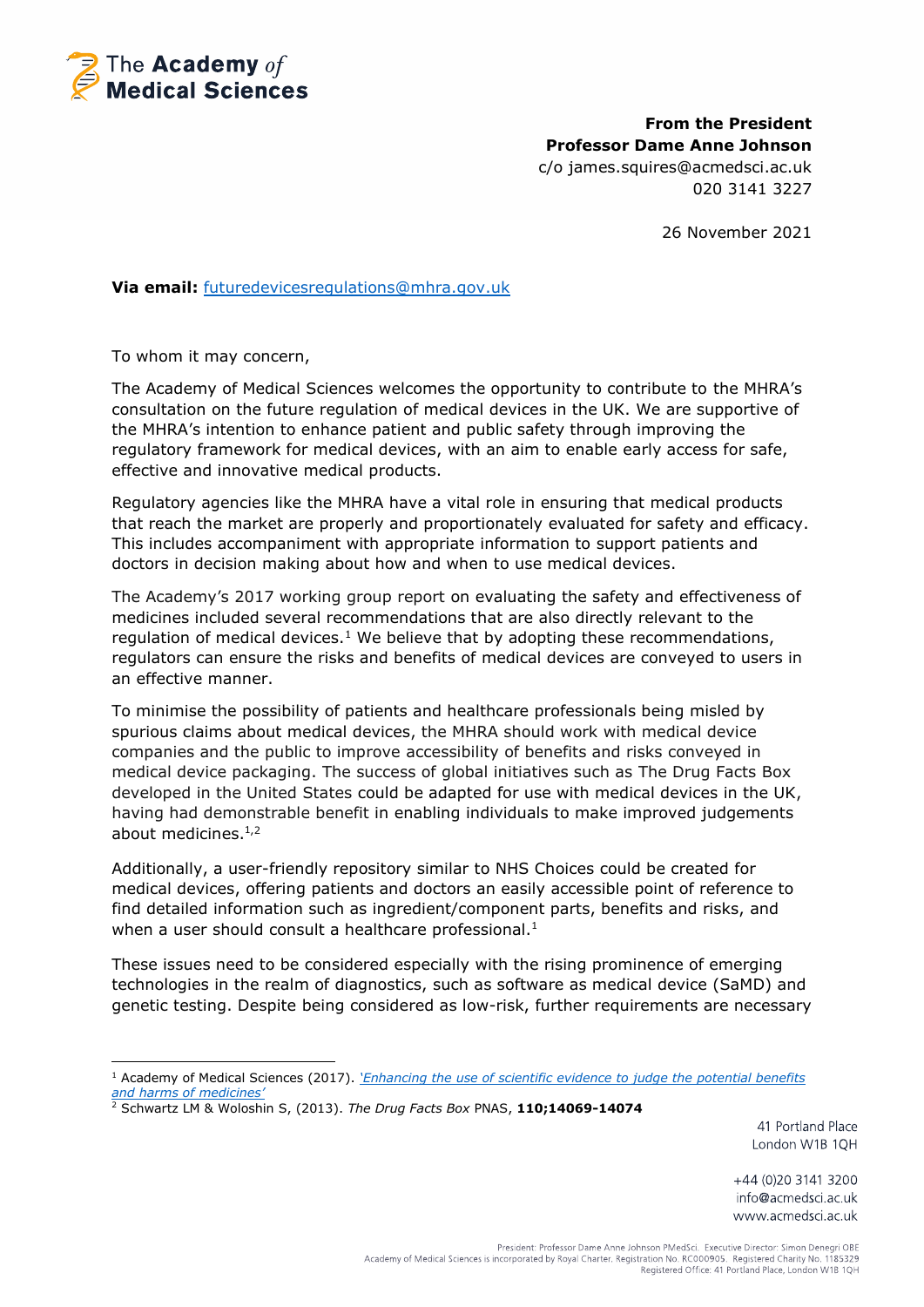

to ensure the implications and significance of results from new diagnostics are described clearly to patients.

Upon clinical evaluation, we agree that devices claimed to have equivalency to an already established safe device must be 'entirely equivalent'. This is to avoid a situation where a product with consecutive equivalency claims has characteristics very different from the original equivalent product and reaches patients without proper assessment of potential risks.

Clinical investigation plans and reports for general medical devices should have a consistent and comprehensive approach to safeguard health and welfare of participants. Especially, provisions should be in place to assure vulnerable populations and subjects are appropriately protected through suitable means of informed consent. Additionally, the exclusion of certain populations - such as pregnant or breastfeeding women - from participation in a clinical investigation must be reported and adequately justified. Ideally clinical investigations should include patients and users from a diverse range of backgrounds to identify possible variation in safety and efficacy amongst different groups. Where this is not possible, the manufacturer must use the clinical investigation report to highlight the groups for which safety and efficacy data of their product is unclear.

Products that do not possess an intended medical purpose as stated by the manufacturer (e.g. cosmetic implants) currently fall outside the scope of UK medical devices regulations. However, there is a need to ensure products with a similar risk-profile to medical devices are suitably regulated and users are educated about their risks. For example, in the case of dermal fillers, in 2019 doctors and MPs called for tighter regulation due to a significant rise in the number of patient complaints from their procedures.<sup>3</sup> EU legislation currently considers all dermal fillers to be medical devices under Regulation (EU) 2017/745.<sup>4</sup> Therefore, lacking other suitable regulatory oversight, expanding the MHRA definition of 'medical device' to incorporate such products and requiring their registration will enhance safety of patients as well as keen the UK in line with international best practice.

We welcome the MHRA's ambitions to set up a world-leading regulatory framework for SaMD and AI as/in a medical device (AIaMD) to deliver on its promise for transforming healthcare. Fundamental algorithms that make up software and AI are not perfect and may have a propensity to impart bias based on the datasets they are trained.<sup>5</sup> MHRA should encourage involvement of public and patients in the development of SaMD/AIaMD to reduce such risks and improve efficacy.<sup>6</sup> In addition, frequency and types of mistakes of algorithms should be objectively quantified to deduce an associated risk that can be conveyed before use. Like IVDs, conformity of SaMD should be based on scientific validity, analytical and clinical performance data.

41 Portland Place London W1B 1QH

<sup>3</sup> The Guardian (2019). *[Plastic surgeons call for tougher UK rules on dermal fillers | Plastic surgery | The](https://www.theguardian.com/society/2019/jan/29/plastic-surgeons-call-for-tougher-uk-rules-on-dermal-fillers)  [Guardian](https://www.theguardian.com/society/2019/jan/29/plastic-surgeons-call-for-tougher-uk-rules-on-dermal-fillers)*

<sup>4</sup> EUR-Lex (2020). *[Regulation \(EU\) 2017/745 of the European Parliament and of the Council of 5 April 2017 on](https://eur-lex.europa.eu/legal-content/en/ALL/?uri=CELEX%3A02017R0745-20200424)  [medical devices\)](https://eur-lex.europa.eu/legal-content/en/ALL/?uri=CELEX%3A02017R0745-20200424)*

<sup>5</sup> Academy of Medical Sciences (2017). *[Response to the House of Commons Science and Technology](https://acmedsci.ac.uk/file-download/79291192)  [Committee inquiry into algorithms in decision-making](https://acmedsci.ac.uk/file-download/79291192)* 

<sup>6</sup> Academy of Medical Sciences (2018). *[Our data-driven future in healthcare: People and partnerships at the](https://acmedsci.ac.uk/file-download/74634438)  [heart of health related technologies](https://acmedsci.ac.uk/file-download/74634438)*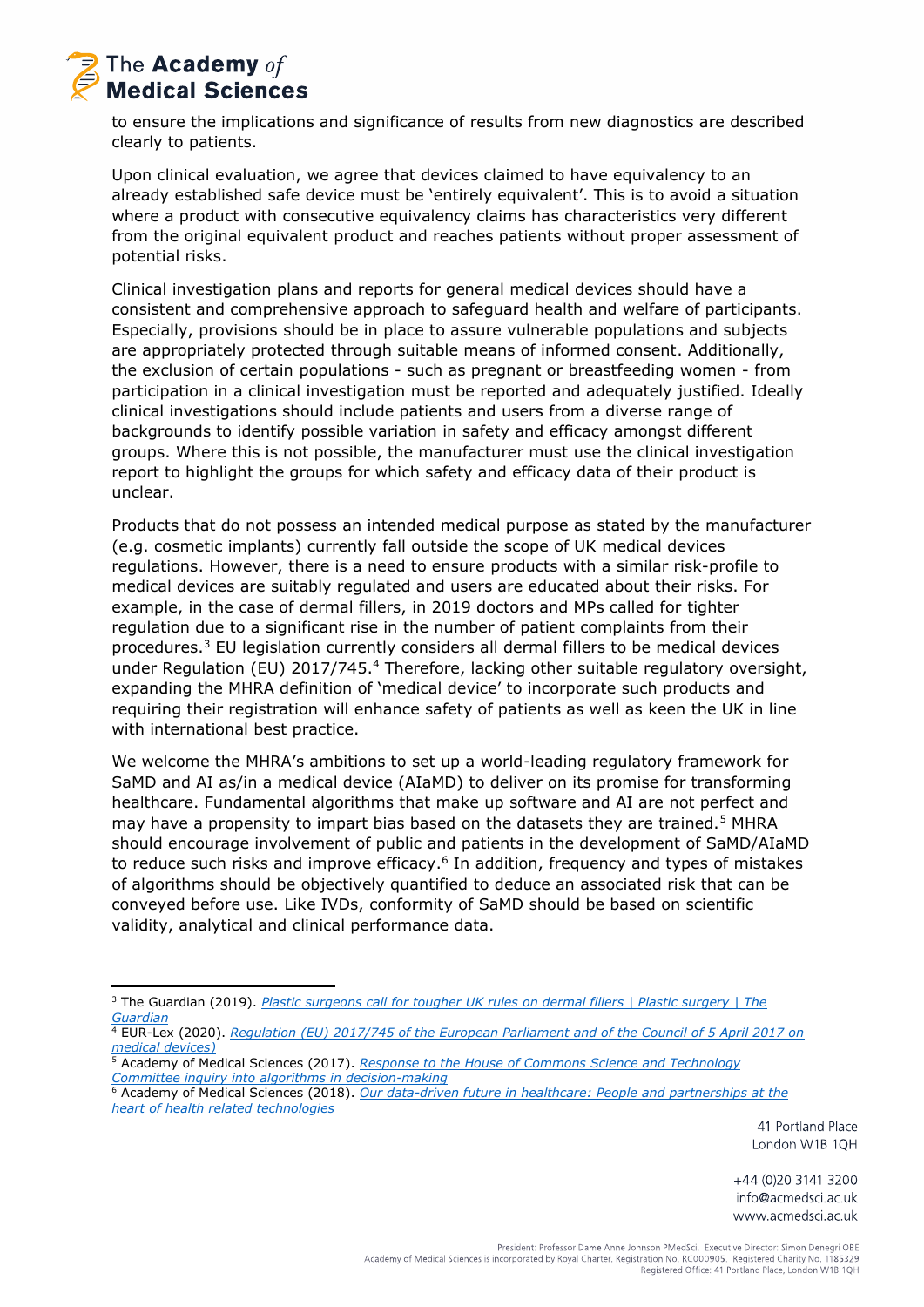## The Academy of **Medical Sciences**

Implementing a risk categorisation (I, II, III, IV) for SaMD similar to that of the International Medical Device Regulators Forum will harmonise with international practice and help clarify to manufacturers the additional evidence requirements for SaMD that may be needed beyond those in place for other medical devices.

Where security is concerned, SaMD manufacturers should be required to ensure robust protection against external interference which may damage integrity of software algorithms or compromise the privacy of personal data.<sup>7</sup> Dialogue between software developers and regulators should be firmly established throughout the design process to ensure software is thoroughly appraised.<sup>8</sup>

Additionally, clinical evidence for a medical device should be updated throughout the lifetime of that device wherever possible. This is especially pertinent in the case of AI powered tools, where software updates or modifications to an algorithm may alter how it works. Regulation should be appropriately flexible to accommodate such iterative changes.

To ensure clarity and patient safety for medical devices, we support the MHRA's intention to replace the current guidance for post-market surveillance with a more stringent system. Requiring a clear and comprehensive plan to collect field incident data and user feedback should ensure potential serious incidents are reported and dealt with promptly.

We welcome the MHRA's intention to become a 'sustainability pioneer' and support the proposals to require that manufacturers complete an environmental and public health assessment. As the Academy's recent working group report with the Royal Society outlined, the NHS emits around 5-6% of the UK's total greenhouse gas emissions and medical equipment accounts for around 10% of NHS total carbon emissions.<sup>9</sup> Introducing waste management responsibilities into the medical device supply and reducing the environmental impact associated with a device will buttress the aim of the NHS to reach net-zero by 2045. Furthermore, it complements national healthcare sustainability initiatives such as the NHS Ocean initiative.

The MHRA and the Academy have a shared goal in ensuring that patients have timely access to safe and effective healthcare products and new, potentially life-saving innovations. We support the plans to develop criteria for 'Innovative MedTech', which can access an alternative quicker route to market. As suggested in the consultation, this should be based on scale of impact and size of manufacturer, appreciating the regulatory difficulties small and medium sized enterprises (SMEs) face.

However, we also acknowledge that streamlined regulatory processes may have limited impact on public health if other stages of innovation pathway, including the adoption of innovation in healthcare, are not also optimized.<sup>10</sup> Therefore, partnering with the

41 Portland Place London W1B 1QH

<sup>7</sup> Academy of Medical Sciences (2018). *[Our data-driven future in healthcare: People and partnerships at the](https://acmedsci.ac.uk/file-download/74634438)  [heart of health related technologies](https://acmedsci.ac.uk/file-download/74634438)*

<sup>8</sup> Academy of Medical Sciences (2017). *[Response to the House of Commons Science and Technology](https://acmedsci.ac.uk/file-download/79291192)  [Committee inquiry into algorithms in decision-making](https://acmedsci.ac.uk/file-download/79291192)* 

<sup>9</sup> Academy of Medical Sciences & The Royal Society (2021). *A healthy future – [tackling climate change](https://royalsociety.org/-/media/policy/projects/climate-change-mitigation-human-health/AMS-climate-change-report.pdf)  [mitigation and human health together](https://royalsociety.org/-/media/policy/projects/climate-change-mitigation-human-health/AMS-climate-change-report.pdf)*

<sup>10</sup> Academy of Medical Sciences (2021). *[Letter to All Party Parliamentary Group on Access to Medicines and](https://acmedsci.ac.uk/file-download/38965811)  [Medical Devices](https://acmedsci.ac.uk/file-download/38965811)*